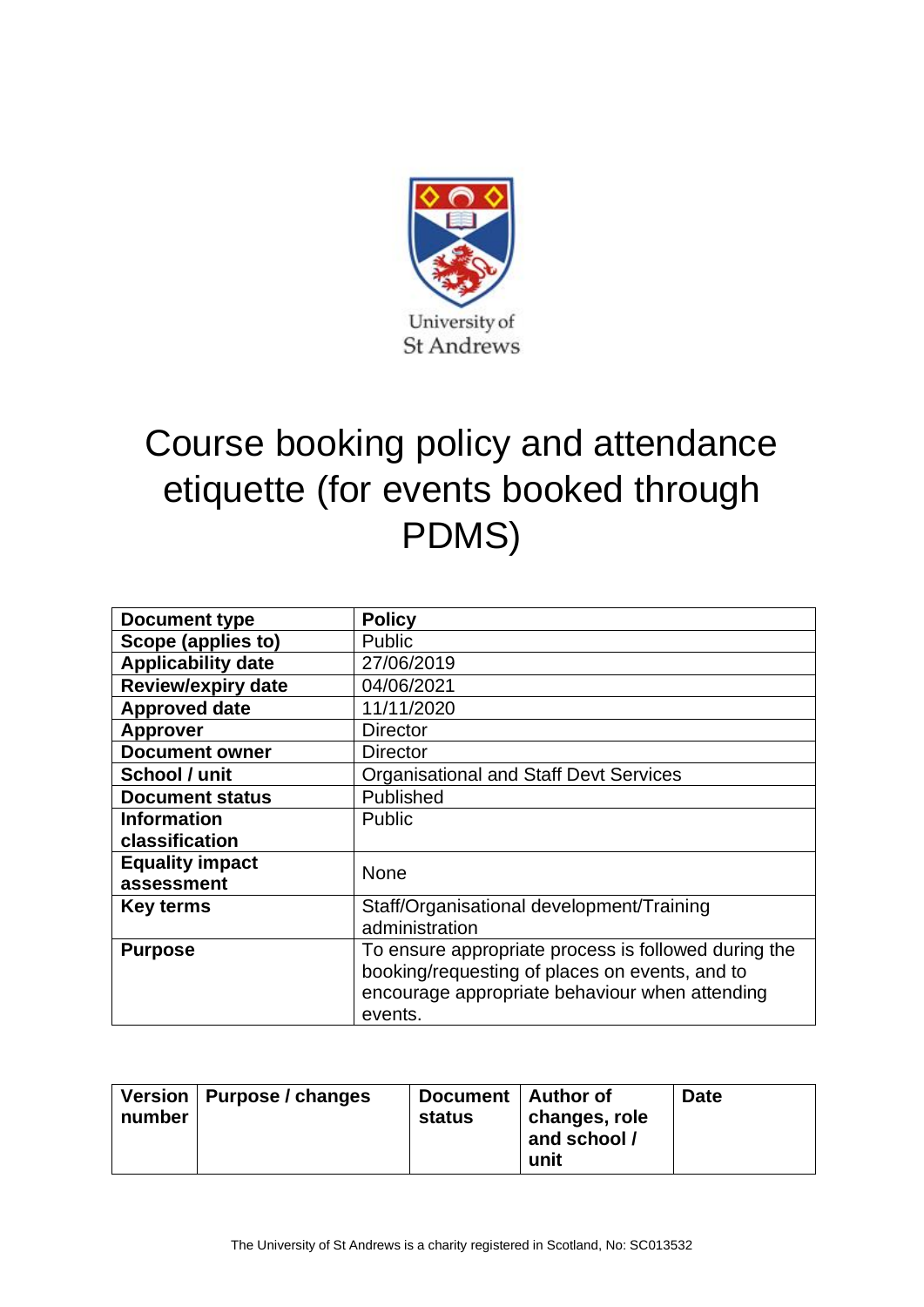| 1.0   | <b>Established document</b>        | Published | <b>Jos Finer</b> | 05/06/2019 |
|-------|------------------------------------|-----------|------------------|------------|
| ' 1.1 | Organisational changes   Published |           | ∣ Jos Finer      | 27/05/2020 |
|       |                                    |           |                  |            |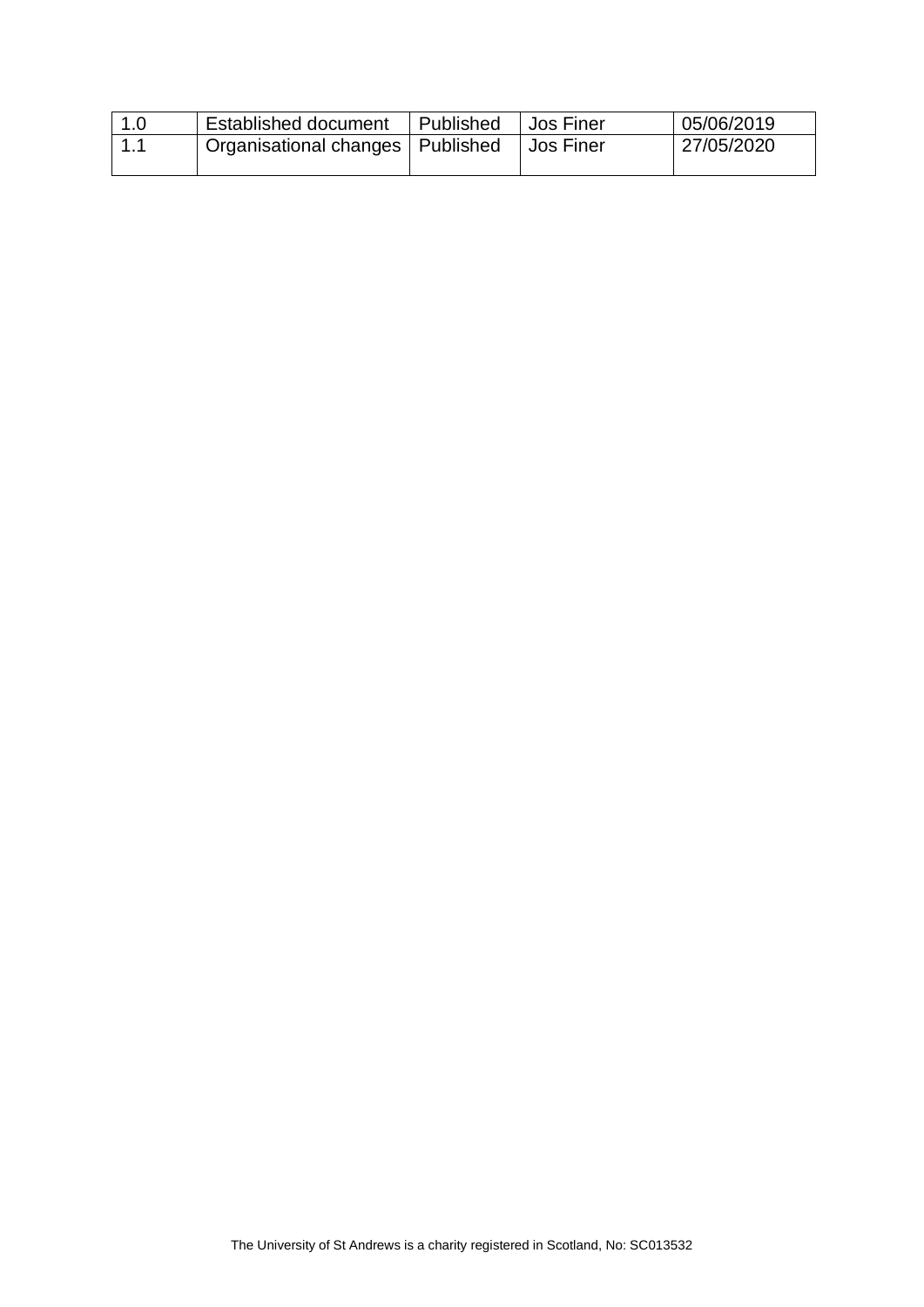# **[Personal Development Management System](https://www.st-andrews.ac.uk/pdms/index.php?Mode=Home)**

Welcome to the University's online course booking system, PDMS.

From here you can browse through our upcoming workshops and book yourself a place. You also have the ability to cancel a booking and view your training history by going to [My training record.](https://www.st-andrews.ac.uk/pdms/mycourses.php)

The system works by separating staff and students into various cohorts. You can select the cohort most relevant to you (e.g. taught postgraduate, academic, professional staff) via the drop-down menu at the side of the page and the system will display the most relevant courses for you.

See also a [list of programmes.](https://www.st-andrews.ac.uk/pdms/programmes.php)

#### **Course etiquette**

- 1. **Arrive on time** (at least 5 minutes before start of course) Delaying the start of courses to wait for late participants wastes everyone's time. Courses will start at the advertised time and participants arriving late may be excluded from joining the course.
- 2. **Sign-in on the Attendance Register (or online equivalent)**, otherwise you will be marked down as a "non-attendee". Please note that it is your responsibility to remember to sign in on arrival (or departure).
- 3. **Expect to stay for the whole course** if you cannot stay for the whole course, e.g. because of other work commitments, please don't book a place.
- 4. **Complete your feedback form** (if one is provided) and either return at the end of the course or send to the relevant University training provider (OSDS, CEED or other University training provider)..

### **Booking/attendance policy**

#### **If you are member of staff, please remember you should have gained approval from your manager prior to booking on any course.**

If you find you are unable to attend a course on which you have booked, please cancel your place to make it available to others. To do this, select 'My training record' (right hand column of page). Log in with your email user name and password, find the relevant course in the list, and click the 'Cancel booking' link. You should cancel at least 2 days in advance of the event, so that we can reallocate your place to someone on the waiting list. If you need to cancel at very short notice please email the course organiser (these details are in your training record).

Please note that every place on every scheduled event represents a commitment of resources, some of which is wasted when participants fail to cancel (so that the place can be reallocated) and fail to attend. Events are also planned on the basis of certain group sizes and failing to attend without prior notice can also therefore impact on the quality of the learning experience for those that do attend.

Individuals who book places on courses and then fail to turn up (without cancelling their place) will be noted and will receive lowest priority when places are being allocated on future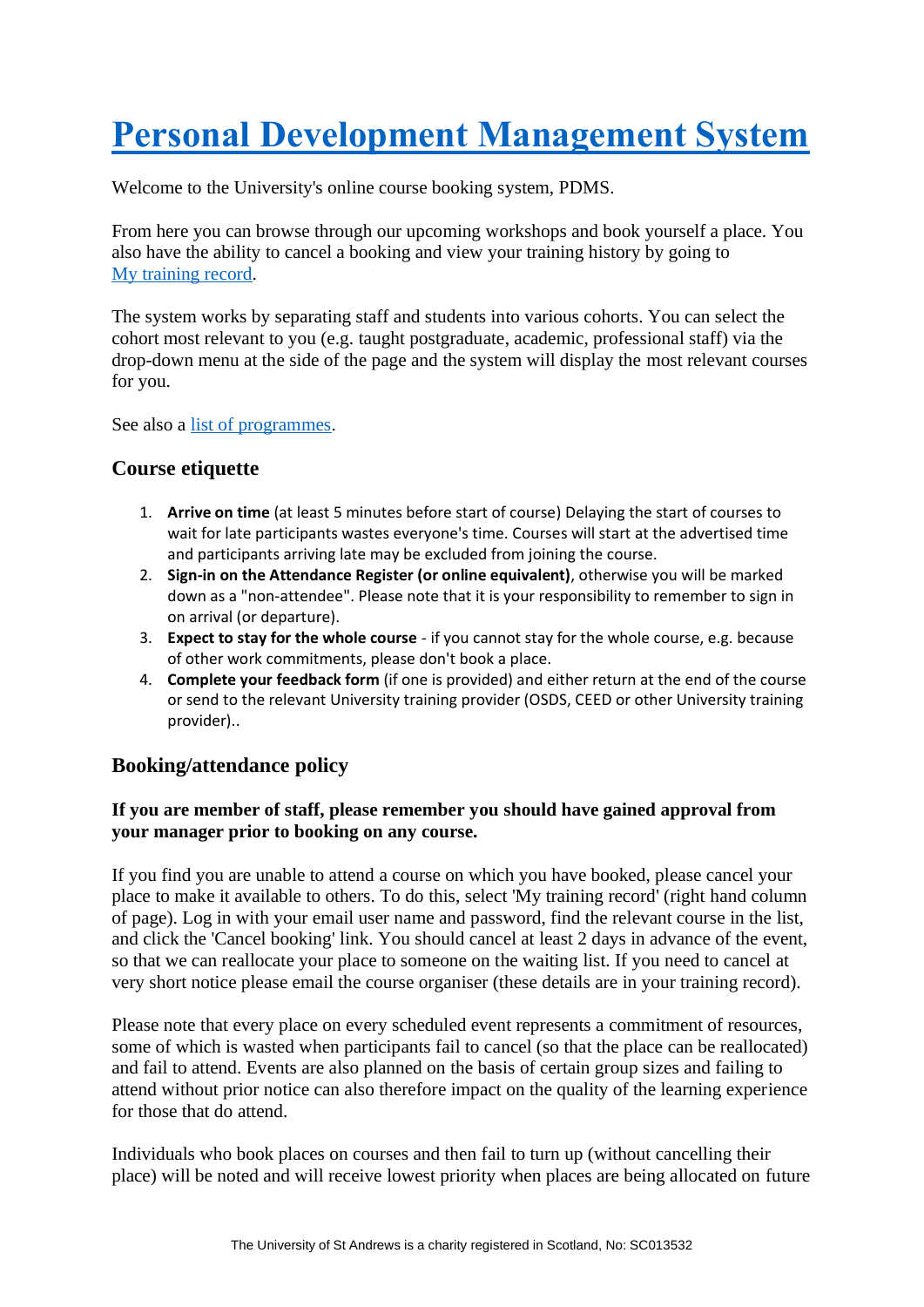courses. Persistent 'no-shows' will result in contact with the individual's School or supervisor/line manager as appropriate to discuss the impact of this behaviour.

### **Data protection and privacy**

Your personal data held on PDMS will only be used in connection with the management of your bookings and attendances. Your personal data will be handled in accordance with the University [privacy policy.](https://www.st-andrews.ac.uk/terms/data-protection/employee-data/)

In some cases, in order to ensure effective delivery of our services, we may supply limited personal data to external/third party service providers, such as presenters and instructors. In all cases we will have an agreement in place with these third parties to ensure that they maintain your privacy and the security of your personal data, and to ensure their compliance with the General Data Protection Regulation.